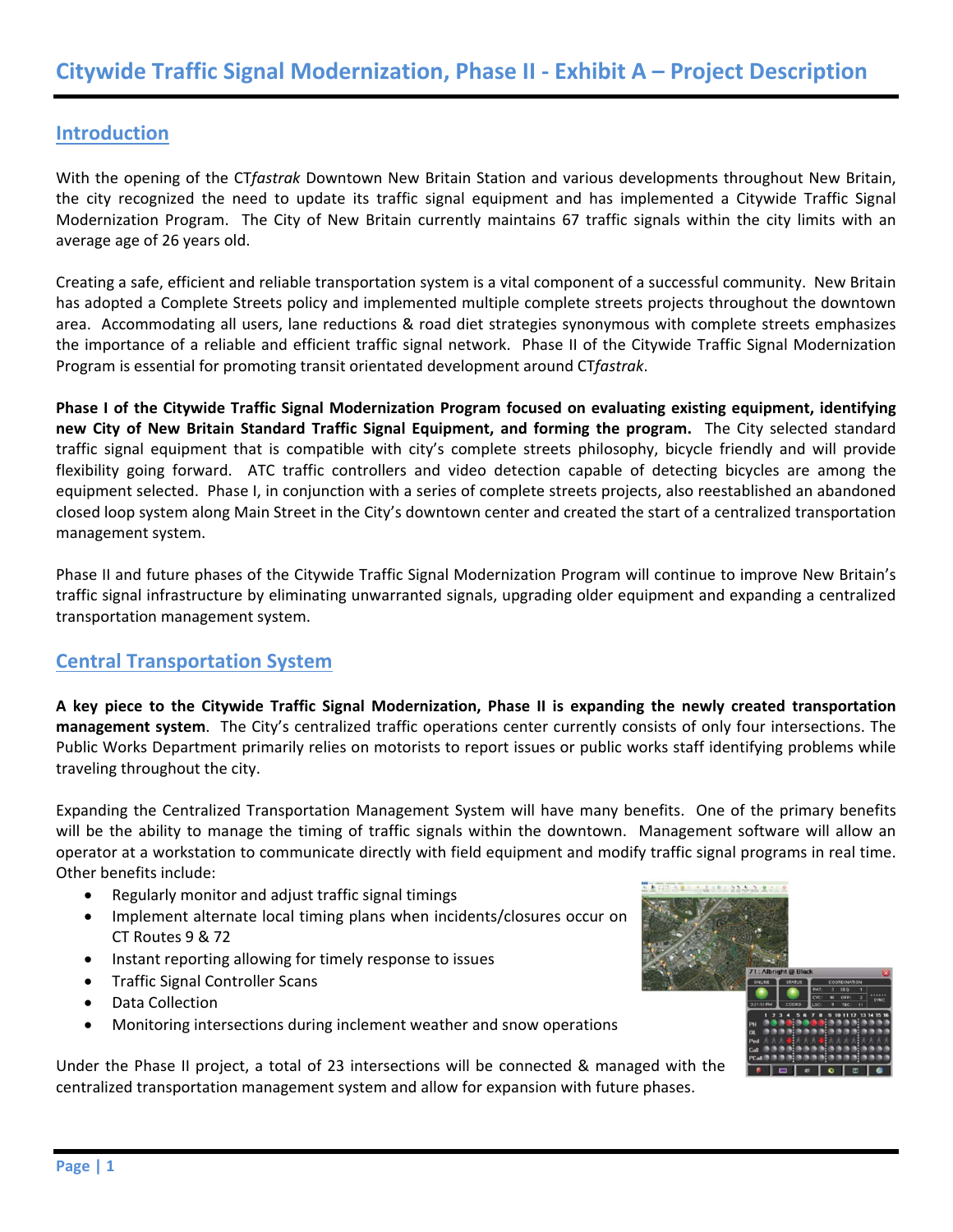### **West Main Street**

West Main Street serves as an east‐west corridor to/from the downtown center and CT*fastrak*. West Main Street, CT 555, is a two lane roadway with an average daily traffic volume ranging from 12,800 to 8,600 vehicles. This corridor is a CTtransit bus route servicing Bristol and Plainville. The City of New Britain maintains nine traffic signals along West Main Street:

- West Main Street @ Burritt Street
- West Main Street @ Lincoln Street
- West Main Street @ Vine St. / Curtis St.
- West Main Street @ Park Place / Russel St.
- West Main St. @ Cedar St. / Walnut Hill Park
- West Main Street @ High St. / South High St.
- West Main Street @ Washington Street
- West Main Street @ Pedestrian Crossing at City Hall/Central Park
- West Main Street @ Main Street / Bank St.

Loop vehicle detection at many intersections has failed causing unneeded delay. As part of Phase I, a defunct copper interconnect was replaced with fiber optic cable connecting nine intersections. However, Phase I did not include other traffic signal equipment needed to establish an optimized coordinated system. Building on Phase I, Phase II **improvements include controller and vehicle detection upgrades to reduce congestion**. The proposed video detection will also incorporate bicycle detection. New Britain comitted to become more bicycle friendly community. The City has created over 30 miles of bike routes on city streets.





#### **West Main Street Improvements**

- 9 Intersections
- 2 Full Intersection Replacements
- 7 Controller & Communication Equipment Upgrades
- Vehicle & Bicycle Detection
- Timing & Phasing Improvements
- Consider Adaptive System

Phase II also includes full traffic signal equipment replacements at the Cedar Street/Walnut Hill Park intersection and High Street/South High Street intersection. Phasing and associated equipment improvements will help alleviate left-turning vehicles from blocking through traffic on West Main Street.

As part of the Citywide Traffic Signal Modernization, Phase II, **an Adaptive Traffic Control System will be** 

**evaluated for the West Main Street** corridor. An Adaptive System that collects traffic data, analyzes the data and adjusts timings for current demands has been proven to reduce travel time, delays and emissions.

The West Main Street signalized intersections will be incorporated into the centralized transportation management system.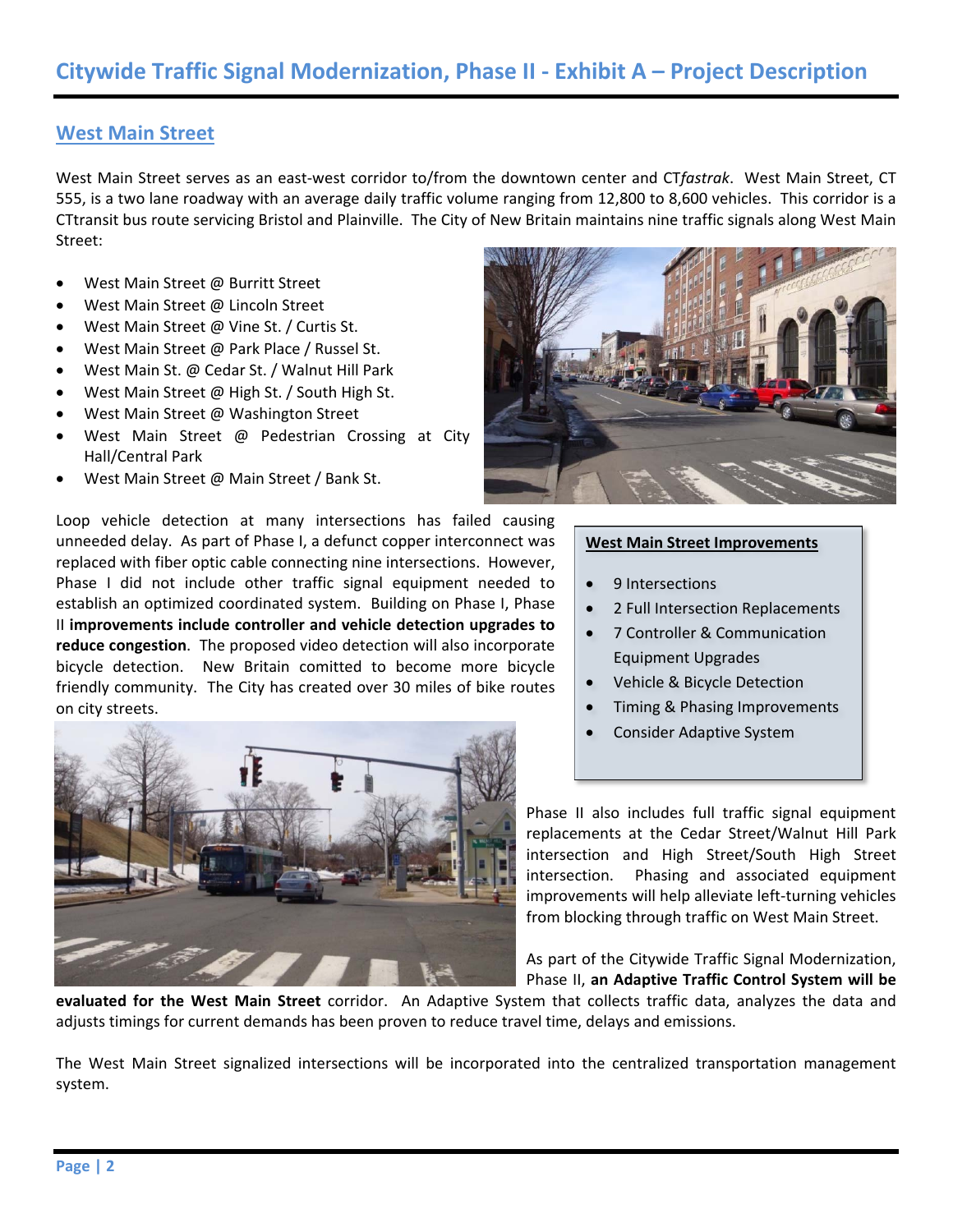### **Columbus Boulevard, Myrtle Street & East Main Street**

Columbus Boulevard is a direct link between CT Route 72 to the West, the downtown center/CT*fastrak* and CT Route 9 to the South. Connections to towns west of New Britain are provided via Route 72 and I‐84. Route 72 Exit 8 terminates at the beginning on Columbus Boulevard. Columbus Boulevard, a four lane roadway, then runs east to City Hall, the downtown center, parking facilities and CT*fastrak*. From the downtown center, Columbus Boulevard also runs south with a connection to Route 9. The average daily traffic volume is about 7,000 vehicles. The City maintains three key intersections along this segment of Columbus Boulevard:

- Columbus Boulevard @ High Street
- Columbus Blvd. @ Washington Street
- Columbus Boulevard @ Main Street



Myrtle Street and East Main Street act as a major east‐west artery across the city. Myrtle Street within the downtown

### **Columbus Blvd, Myrtle Street & East Main Street Improvements**

- 7 Intersections
- 4 Full Intersection Replacements
- Pedestrian Improvements
- Controller & Communication Equipment Upgrades
- Vehicle & Bicycle Detection
- Timing, Phasing & Coordination Improvements

area varies from two to four lanes wide with additional turn lanes at intersections and is a signed bicycle route. Dedicated bike lanes were installed along Myrtle Street in 2014 to provide important bike route connectivity between a large housing development, Stanley Works, Downtown and CT*fastrak*. East Main Street, an urban arterial, is four lanes wide with additional turn lanes. CT Route 72 westbound can be accessed from East Main Street. A Route 9 southbound Downtown exit ramp is located just outside the project limits to the East. The average daily traffic volume on Myrtle Street is in the range of 7,200 vehicles and East Main Street is 15,200 vehicles. Intersections include:

- Myrtle Street @ High Street
- Myrtle Street @ Washington Street
- Myrtle Street @ Main Street / East Main Street
- East Main Street @ Route 72 On‐ramp / Plaza Driveway

The Main Street and East Main Street traffic signals are not coordinated creating vehicle queues that frequently extend between and through adjacent intersections. Vehicles often queue over and stop on the railroad tracks between Myrtle Street and Columbus Boulevard. Phase II improvements include reestablishing and upgrading an existing interconnect. **Providing coordination with appropriate timing plans will reduce excessive queuing, reduce delay and improve safety**.

Traffic signal equipment at the Myrtle Street/High Street, Myrtle Street/Washington Street, Columbus Boulevard/High Street and Columbus Boulevard/Washington Street intersections is beyond its design life. City staff routinely responds to equipment issues at these intersections. Pedestrian amenities do not meet current standards. Visually impaired residents travel this route daily often finding the audible pedestrian signal not functioning. Proposed Phase II improvements include full traffic signal replacements at these four intersections. **New equipment will include audible pedestrian equipment upgrades to the MUTCD and ADA standards.**

Seven intersections along Myrtle Street, East Main Street and Columbus Boulevard will be incorporated into the centralized transportation management system.